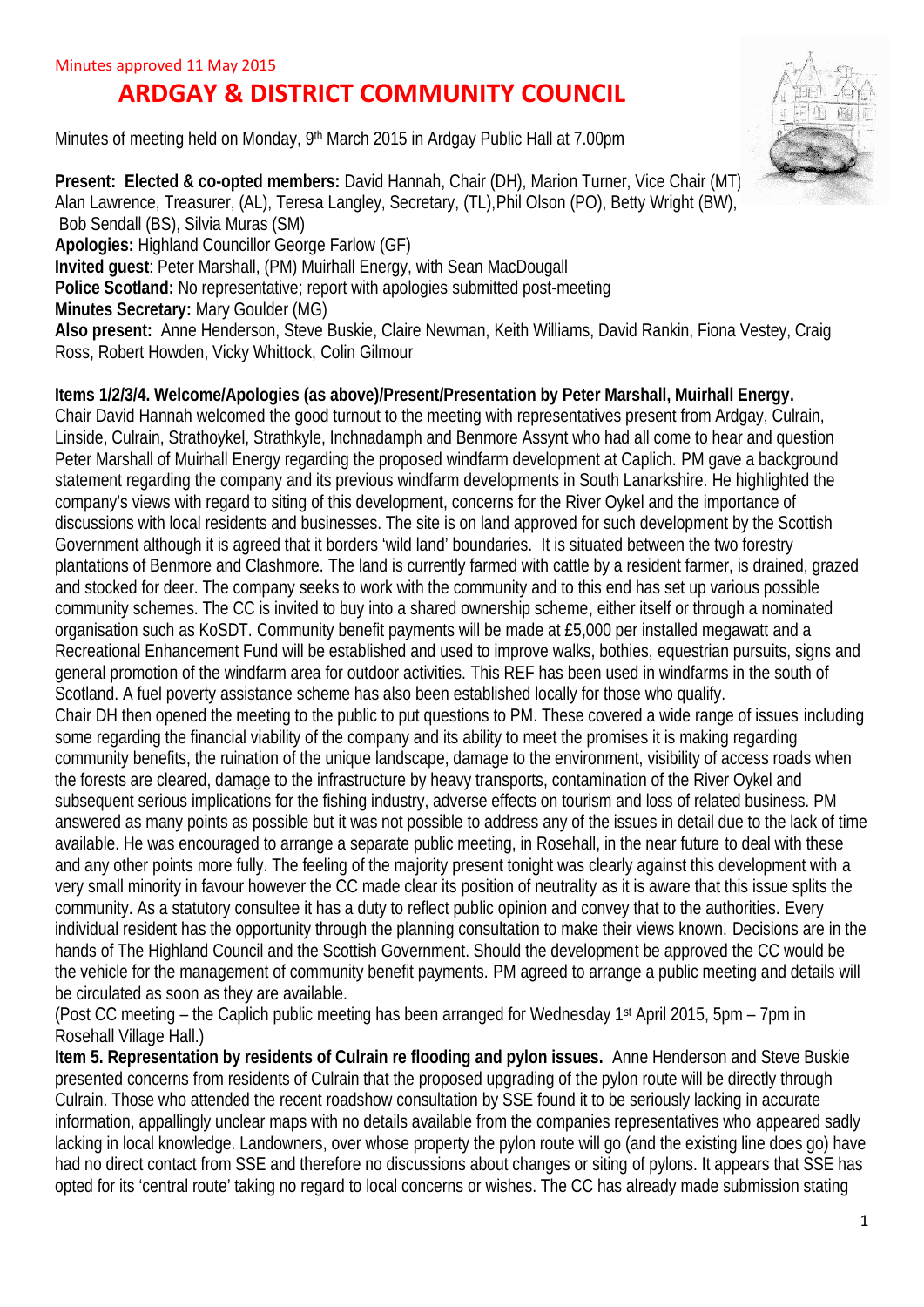## Minutes approved 11 May 2015

its preference for the 'green central route' to the west of the existing line which is expected to be taken down once the new route is in place. MT will liaise with Culrain residents and will send a further submission noting the concerns of local residents. European subsidies are dependent on the land being available for agriculture at all times but it will be out of commission when the pylon work is in progress. SSE appears to have taken no notice of this issue. Expected timeframe for this work is 2019/2020 but all details must be clearly established before then. **MT Action.**

Flooding. Recent comments regarding the lack of flooding at the Culrain junction have aroused local outrage. The almost constant flood water causes serious impact on the road, nearby fields and the access to them and the car park at the village hall. A local resident has taken matters in hand and put in drainage which has cleared the road to some extent but subsequently has made the flooding in the field worse. The landowner has put in rubble drains but these are inadequate to deal with the amount of water. THC must take on the responsibility to put a culvert through the field to the nearby lochan. The landowner is happy for this to be done but THC has shown no interest in carrying out the work. One elderly local resident is often confined to her home when the flooding makes it impossible for her to get out without wading along the edge of the roadway.

Damage to bridge in Culrain. The parapet of the bridge over the railway has been damaged on several occasions leaving a dangerous situation with a significant drop to the railway line below. Cattle are regularly moved across this bridge and could easily be lost over the edge. This is a health and safety issue for people and livestock alike. Secretary will write to THC on this issue. **TL Action.**

Further points raised regarding Culrain covered the footpath fence at the railway footbridge which is now collapsing and also all the walking routes in the Carbisdale woods which are blocked by storm damage. The Culrain representatives were encouraged to consider attending the next CC meeting on 11<sup>th</sup> May which will be held in Culrain Hall and also to try to find at least one resident who would join the CC. Culrain has been without direct representation for some years. **Item 6. Minutes of February meeting.** The Minutes of the February meeting were approved as a true and accurate record; proposed: Phil Olson, seconded: Betty Wright.

**Item 7. Matters arising.** (a) Invershin Cycle ramp. Recent difficulties with unexpected extra costs have been dealt with as Sustrans had money to cover these. It is therefore understood that no further obstacles stand in the way of the ramp being installed. Update at next meeting. **Agenda item. TL Action.**

(b) Village Flower Tubs – discussed under Item 11, Treasurer's report. (c) 20mph sign. Mr and Mrs Langley still await contact from Hugh Logan, THC Senior Engineer. All relevant information has been sent to Cllrs Munro and Farlow and the Health & Safety Officer for Schools in support of the Primary School's PTA attempts to have the signs placed in the appropriate positions. The Head Teacher must drive this issue forward; a full risk assessment on all routes to the school should be carried out and submitted with copies to THC Safe Routes to School personnel and THC Councillors. Car parking issues should be included with the suggestion that the neighbouring field could be used as a car park. **TL Action.**

**Item 8. Police report.** The Police report by PC Dave Thompson had been submitted, with apologies for non-attendance, by email but was not accessed until after the meeting. A total of thirteen calls in the Ardgay area were logged between 1 st February and 1st March. These were made up of eight road traffic related matters, one suspicious vehicle/person, 1 false call of good intent, and three miscellaneous.

**Item 9. Newsletter.** (SM) The next edition will be ready next week and given out to CCs for delivery. One hundred entries have been received in the children's' art competition. The Ardgay Public Hall has been booked for the morning of 28th March with prizes/eggs arranged. Application will be made to the Rock by Sea Fund to cover costs. Posters will be displayed locally. DH volunteered to help on the day. Good results from the distribution survey but not yet studied in detail.

**Item 10. Secretary's report.** (TL) Scotways subscription due – passed to Treasurer. MT has completed the THC Service Point consultation after approval by CC members. It was made clear that the lack of statistics given by THC was notable. Service Points also act as local tourist information points and as such perform a very valuable service to the tourism industry locally. Friends of the Far North Line Seminar: recently attended by PO and MT, this highlighted the lack of investment in the line over the last fifty years. The funds in place for Dounreay decommissioning could be utilised for improvements on the line which is used for that project's transportation. At the very least, more passing points could be installed on the single track working areas.

**Item 11. Treasurer's report.** (AL) Treasurer's account cleared balance stands at £1568.97 with outstanding cheques to the value of £129.30. Projects account stands at £7534.65 with outstanding cheques amounting to £479.40. The Toilets account balance is £11.65. AL and MT have worked to establish the need to amalgamate the three accounts into one in